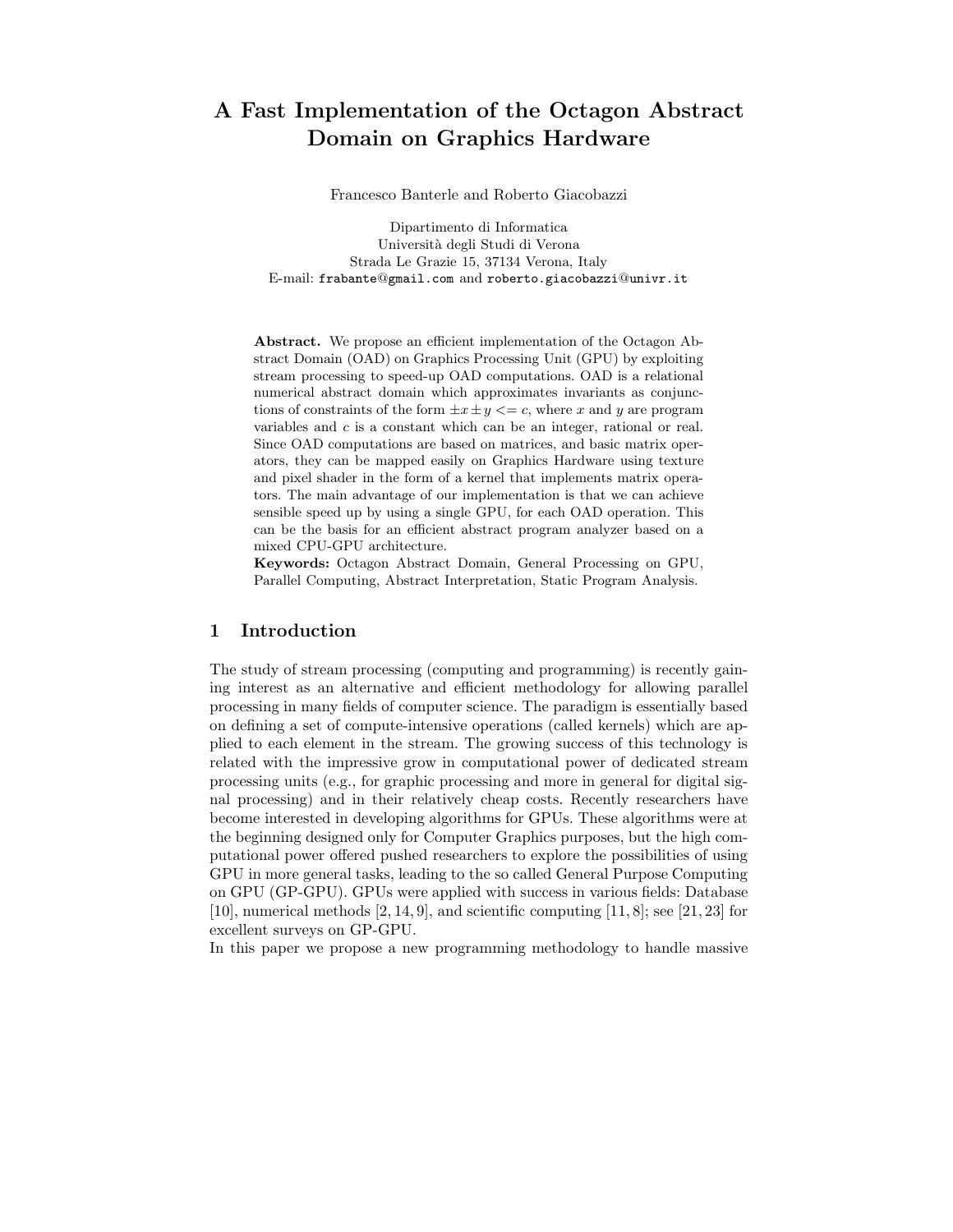computations in numerical (relational) abstract domains. We consider stream processors and programming as an efficient and fast methodology for implementing the basic operators of abstract domains involving large matrices and massive data sets. Among the wide spectrum of numerical abstract domains, octagons [18] plays a key role due to their relational structure and affordable computational costs. Octagons provide a way to represent a system of simplified inequalities on the sum and difference of variable pairs, i.e. they represent constraints of the form  $\pm x \pm y \leq c$ , where x and y are program variables and c is a constant which can be an integer, rational or a real number automatically inferred. Their typical implementation is based on Difference Bound Matrices (DBM), a data structure used to represent constraints on differences of pairs of variables. Efficiency is a key aspect in this implementation: The space is constrained for *n*-variables in  $O(n^2)$  and time is constrained in up to  $O(n^3)$ . This makes the relational analysis based on octagons applicable to large scale programs, e.g., those considered in the ASTRÉE static analyzer  $[5]$  which employs programs having more than 10.000 global variables, most of them floating-point, in long-time iterations (about  $3.6 \times 10^6$  iterations of a single loop). We prove that an important speed-up factor can be obtained by handling DBM in a stream-like computation model. In particular we exploit the structure of Graphics Processing Unit or (GPU), also called Visual Processing Unit, for an efficient and fast implementation of the abstract domain of octagons, in particular for a fast implementation of the basic operations on DBM. GPUs provide a dedicated hardware architecture for graphics rendering by exploiting a highly parallel structure making graphic computations far more effective than typical CPUs for a wide range of complex algorithms. This architecture is particularly suitable for operations on matrices, and therefore for handling operations on DBM. A typical GPU implements a number of graphics primitive operations in a way that implements stream processing: First, the data is gathered into a stream from memory. The data is then operated upon by one or more kernels, where each kernel comprises several operations. Finally, the live data is scattered back to memory. The static analyzer designed in our implementation is based on a CPU which manages the control flow and the GPU which performs the basic operators on the domain. Octagons are represented as 2D textures and the basic operations on octagons are implemented as kernel operations on their fragments. These operations can be performed in parallel on the texture due to their independence and thanks to the high degree of parallelism of the SIMD architecture like GPUs. The pipeline of the analyzer is therefore as follows: each time the analyser reaches a program point, the corresponding instruction is decomposed into basic abstract operations on octagons. The GPU is then activated to perform the basic computations, leaving the result in the video memory. As a result of our implementation, we obtain a sensible speed-up of several orders for simple operators on octagons (i.e., intersection, union, assignment, test guard, widening), and a speed-up around 24 times for the basic operation of octagon closure, which is performed each time octagons have to be merged. The bottleneck in our system is given by the test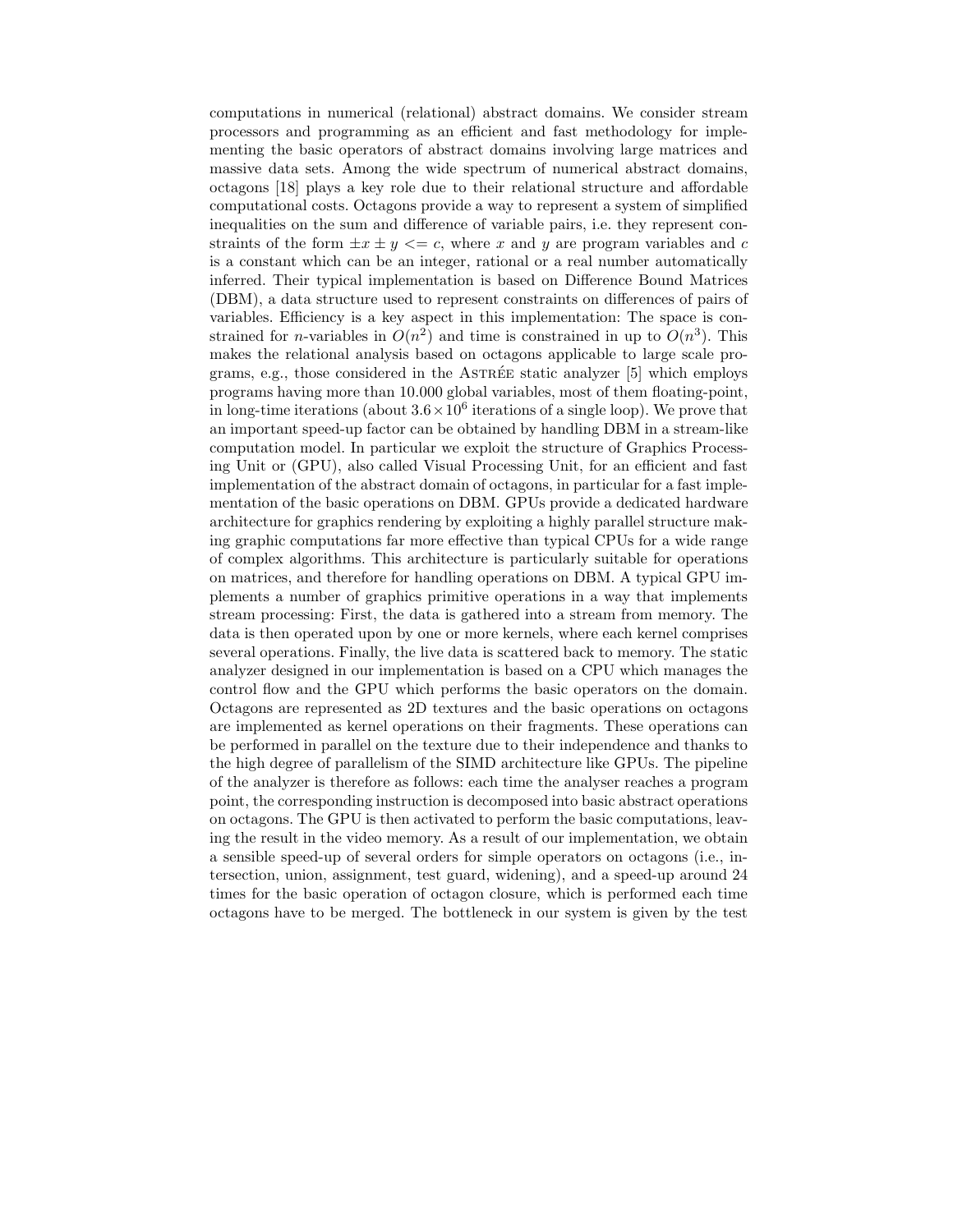guard operator. This is due to the SIMD architecture of GPU which requires the spreading of the computation along the whole texture.

# 2 The Octagon Abstract Domain

The octagon abstract domain introduced by Miné in  $[18]$  is a (weakly) relational abstract domain which provides an upper approximation of program invariants as conjunctions of constraints of the form  $\pm x \pm y \leq c$ , where x and y are program variables and  $c$  is a constant which can be an integer, rational or a real. This abstract domain fits between the less precise linear-time non-relational abstract domain of intervals and the exponential-time relational approximation of convex polyhedra. Given a set of program variables  $V = \{V_1, \ldots, V_n\}$ , we consider a set of enhanced variables:  $\mathcal{V}' = \{V'_1, \ldots, V'_{2n}\}\$  where for any  $V_i \in \mathcal{V}$  we have both a positive form  $V'_{2i-1}$ , denoted  $V_i^+$ , and a negative form  $V'_{2i}$ , denoted  $V_i^-$ , in  $V'$ . A Difference Bound Matrix, or DBM for short, **m** is a  $n \times n$  square matrix with elements in a field  $Z$  or  $\mathbb R$  [18]. The element at line i and column j, denoted  $\mathbf{m}_{ij}$  equals a constant c if there is a constraint of the form  $V_i - V_i \leq c$ , and  $+\infty$  otherwise. Thus a conjunction of octagonal constraints in V can be represented as a DBM with  $2n$  dimension. In particular, a Galois connection has been established between DBM and sets of tuples of values:

$$
\gamma(\mathbf{m}) = \{ (v_1, \ldots, v_{2n}) | \forall i, j \leq 2n, v_j - v_i \leq \mathbf{m}_{ij} \} \cap \{ (v_1, \ldots, v_{2n}) | v_{2i-1} = -v_{2i} \}
$$

is the octagon represented by the 2n dimension DBM  $m$ . This 2n space is isomorphic to a *n*-dimensional space which represent a convex structure having an octagon-like shape.

The set of (coherent) DBM, denoted cDBM, enriched with a bottom (empty) element  $\perp^{cDBM}$  representing the empty set  $\varnothing$  and a top element  $\top^{cDBM}$  representing the whole space, i.e., such that  $\forall i, j$ .  $\top_{ij}^{\text{cDBM}} = +\infty$ , and ordered w.r.t. set inclusion, i.e.,  $\mathbf{m} \sqsubseteq \mathbf{n}$  iff  $\forall i, j : \mathbf{m}_{ij} \leq \mathbf{n}_{ij}$ , forms a complete lattice, where a DBM is coherent if  $\forall i, j$ .  $\mathbf{m}_{i,j} = \mathbf{m}_{\overline{\mathbf{1}}}$  where  $\overline{\mathbf{1}} = \text{if } i \mod 2 = 0$  then  $i-1$  else  $i+1$ . Intuitively a cDBM does not change by switching positive with negative forms of the same variable. The switch operation  $\bar{I}$  is typically implemented by a bit-wise xor operation. The other classic lattice operators are defined as follows:

$$
\forall \mathbf{m}, \mathbf{n} \in \mathbf{cDBM}. (\mathbf{m} \sqcup^{\mathbf{cDBM}} \mathbf{n})_{ij} = \max(\mathbf{m}_{ij}, \mathbf{n}_{ij})
$$
  

$$
\forall \mathbf{m}, \mathbf{n} \in \mathbf{cDBM}. (\mathbf{m} \sqcap^{\mathbf{cDBM}} \mathbf{n})_{ij} = \min(\mathbf{m}_{ij}, \mathbf{n}_{ij})
$$

The main result in the construction and representation of the octagon abstract domain is the existence of the best abstraction of octagons as an element in cDBM. This is achieved by computing normal forms for DBM representing octagons. A modified version of the Floyd-Warshall closure algorithm which performs strong closure is considered for this task. The intuition is that, while the Floyd-Warshall closure algorithm can be seen as a constraint propagation which completes a set of constraints until the following closure holds:

$$
\left\{\begin{matrix} V_i' - V_k' \leq a \\ V_k' - V_j' \leq b \end{matrix}\right. \Longrightarrow V_i' - V_j' \leq a + b
$$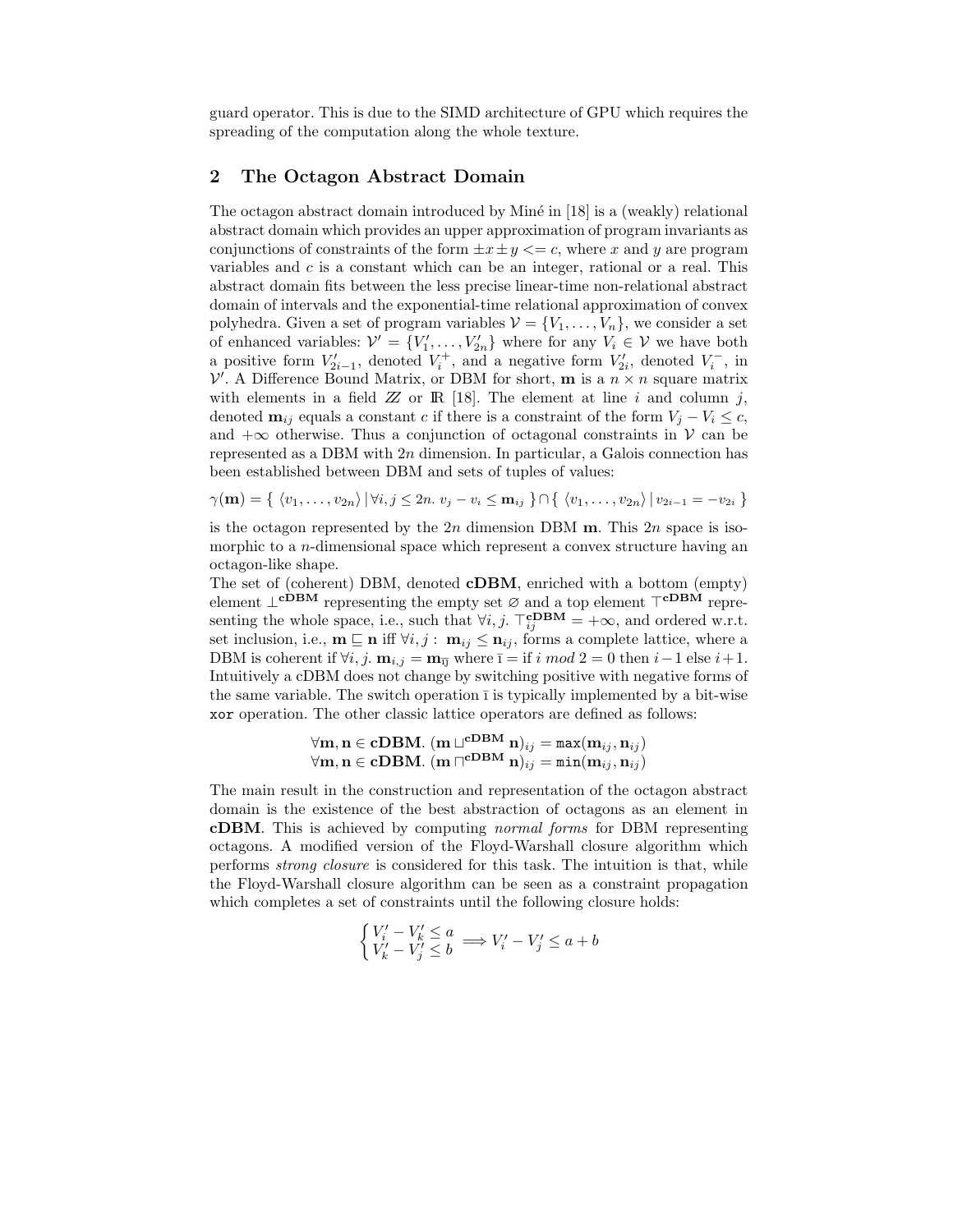

Fig. 1. A comparison of floating point performances between Intel CPU, ATI GPU and nVidia GPU in the last five years. As the graph shows GPU are increasing their performance every year faster than CPUs.

The modified Floyd-Warshall strong closure algorithm adds a second form of constraints until the following closure holds [18]:

$$
\left\{ \begin{matrix} V'_1' - V'_i \leq a \\ V'_j - V'_j \leq b \end{matrix} \right. \Longrightarrow V'_j - V'_i \leq (a+b)/2
$$

The constraints introduced by the (strong) closure algorithm are called implicit in order to distinguish them from the explicit constraints considered to build the octagon. The strong closure operation on DBM is denoted ( $\cdot$ )<sup>•</sup>. All the standard lattice-theoretic operations and C-like transfer functions have been defined on cDBM in order to derive an abstract semantics which has been proved correct by abstract interpretation [18].

# 3 An Overview on GPUs

In the last few years graphics hardware, known as GPU, dramatically increased its computationally power and flexibility for answering the need to increase the realism in videogames and other graphics applications. GPUs are quite a cheap product and they offer high performances, for example in the case of nVidia GeForce7950-GX2 (a double GPU equipped with 512Mb of RAM) the cost is around 310 euro (March 2007) offering a peak of 384 GFlops with a 51.2 Gb/sec bandwidth through the video memory, see figure Figure 2 for a complete sight on how a GPU is inserted in the traditional computer architecture. These performances are more than tripled compared with its predecessor the nVidia GeForce6800 Ultra, 58 GFlops with a 38.5 Gb/sec bandwidth. Indeed GPUs have an average yearly rate of growth around 2.0, which actually is higher than Moore's Law growth rate for CPU, 1.4 per year. See Figure 1 for the trend of GFlops in GPU in the last years.

### 3.1 The Programmable Graphics Pipeline

GPUs are optimized to render a stream of geometric primitives (point, lines and triangles), called vertex buffer, onto an array of pixels called frame buffer. The GPUs became in the last years fully programmable for transforming and lighting vertices and pixels. The main purpose of GPU is to processes vertices and pixels. This processing follows the classic graphics pipeline, allowing in certain stages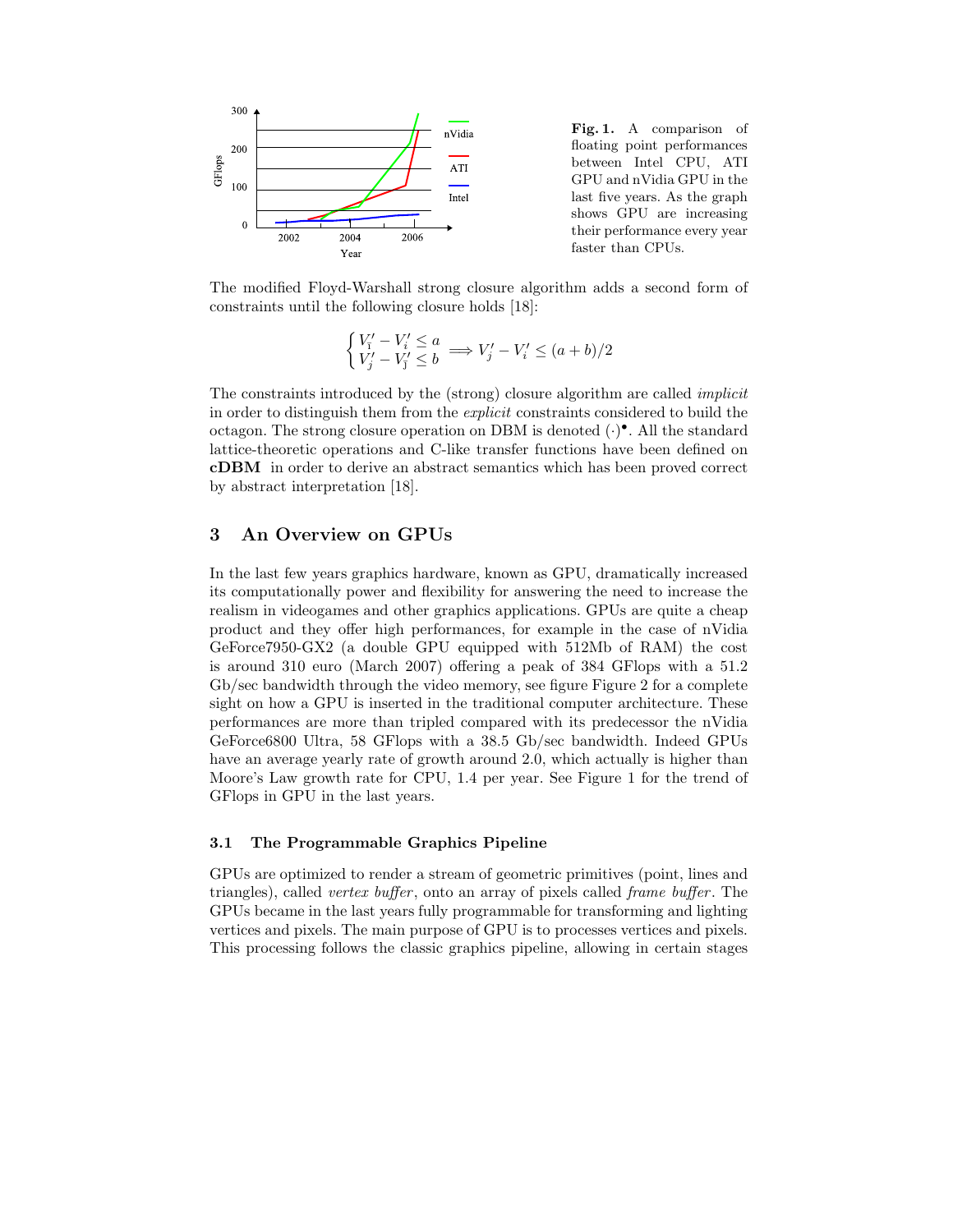

Fig. 3. The GPU Pipeline: vertices which define a primitive (triangle, point, line) are transformed using a function (implemented as a Vertex Program) in the Vertex Stage by Vertex Program Unit. Vertices are elaborated in parallel by many Vertex Program Units (Vertex Program Unit 0, ..., Vertex Program Unit n). Then primitives are discretized in fragments by the Rasterizer which passes these fragments to the Fragment Stage. At each fragment is applied a function (Fragment Program) in parallel using many Fragment Program Units (Fragment Program Unit 0, ..., Fragment Program Unit n). The result of the Fragment Stage is saved in a texture in the video memory.

programmability via micro programs. We can see a GPU pipeline in Figure 3. The first step in the pipeline is the vertices processing. Each vertex of a vertex buffer is processed by a Vertex Program Unit (VPU) which is a programmable unit that executes a vertex program (VP). A VP is a set of instructions that specifies how a vertex will be processed by the VPU. The output of a VPU is not only a modified position for a vertex but it can also add new properties to the vertex like a color, an address for fetching the memory during the next phase etc... A modern GPU presents more than one VPU (around 6) and it automatically distributes vertices to elaborate them fast between VPUs. Note that when a GPU is processing a single vertex buffer the VP is the same for all VPUs. After the VPU, a unit called rasterizer, generates fragments of the primitives, in other words it discretizes them in pixels and it interpolates values between vertices using linear interpolation. In the last step of the pipeline the fragments created by the rasterizer are processed by another programmable unit called Fragment Program Unit (FPU), which executes a fragment program (FP). As VP, the FP is a set of instructions which specifies how a fragment will be processed by the FPU. The output, which can be a single value or a vector of values, can be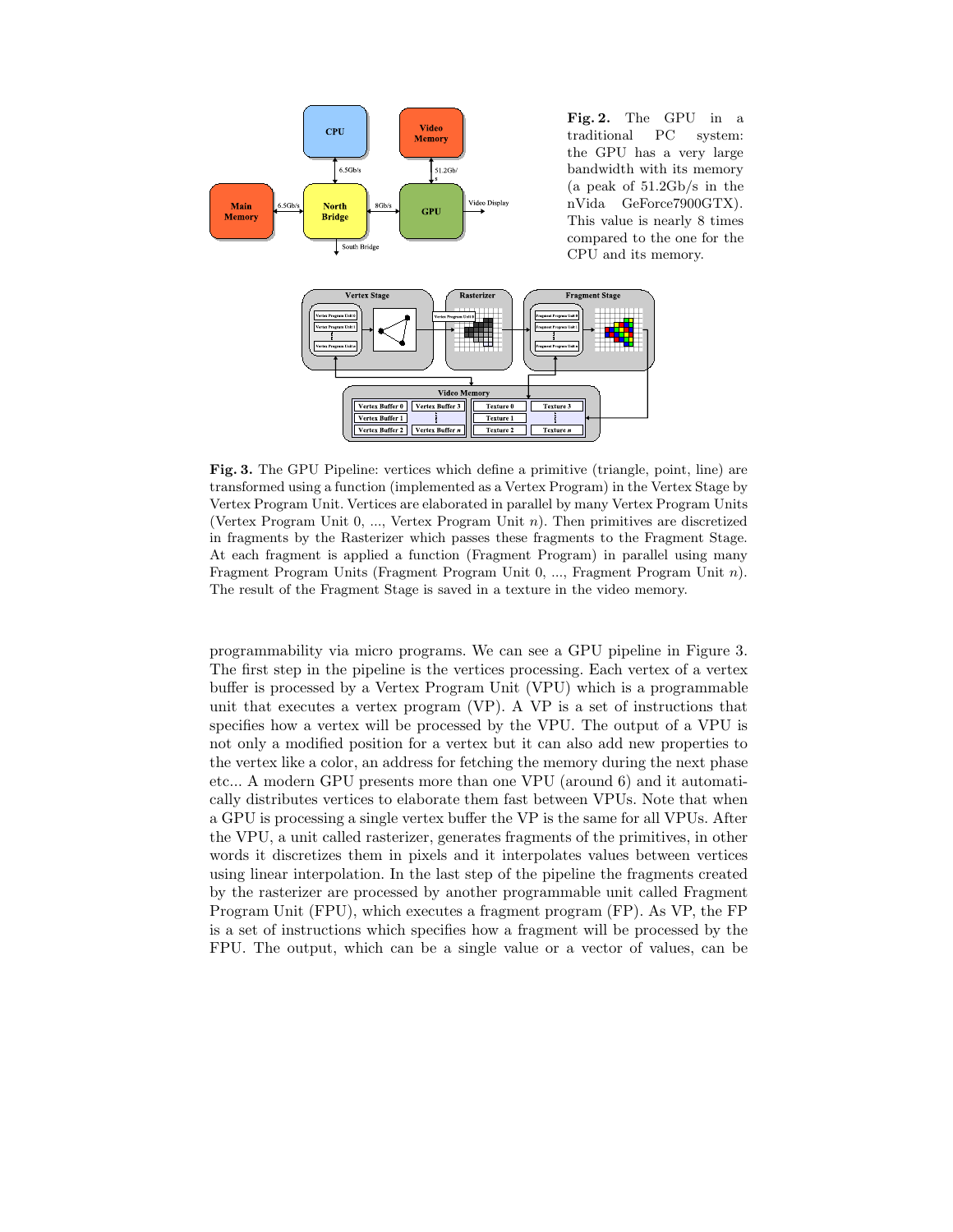stored in the frame buffer for visualization or in a texture for future processing. As for VPUs, FPUs are numerous in a modern GPU (around 32), and fragments are automatically distributed to FPUs. Note that as for the VP, the same FP is executed by all FPUs until all fragments generated by rasterizer are completed. In this current generation of GPUs the main instructions allowed in the VPs and FPs are: float point operations (addition, subtraction, division, multiplication, square root, logarithm, etc...), random access to the video memory, assignment command, static and dynamic branching (a costly operation), and loop (with limited loop size for avoiding infinite loops). VPs and FPs are usually written in a high-level programming language similar to C. These languages are called shading languages because they are designed for generating images. The most common shading languages are: C for Graphics (Cg) [16], the OpenGL Shading Language (GLSL) [13] and High Level Shading Language (HLSL) [1]. These languages provide an abstraction for a very close level to the hardware, indeed they manage directly vertices, textures, fragments, etc... which are very specific graphics primitives. Other languages present an higher abstraction avoiding direct manipulation of graphics primitives and supporting GP-GPU such as SH [17], BrookGPU [3], and etc... The main disadvantage of these higher abstractions is that they are implemented on top of Graphics API such as OpenGL and Direct3D, so the overhead is quite high.

### 3.2 Kernel Programming

Data parallelism is the key for high performance in GPUs. In this section, we shortly introduce the GPU programming model called Kernel Model. The most powerful components in the GPU architecture are FPUs, because they are more numerous than VPUs, usually in a ratio 6:1, allowing more parallel power. A GP-GPU program usually uses FPUs as main processing unit. The first algorithm is segmented into independent parallel parts, called kernels, each of these is implemented in a FPU. Inputs and outputs of each kernel are arrays of data, called texture, and they are stored in the video memory. A texture can be indexed in 1D (1D texture), in 2D (2D texture), and in 3D (3D texture). Note that 1D texture can have a size of only 4096 values, while 2D texture and 3D texture can allow a size up to respectively  $4096^2$  and  $512^3$  values. These are the following steps for kernel to run a kernel:

- 1. Vertices are passed to the GPU, in order to feed the vertex stage. A typical GP-GPU invocation is a quadrilateral, parallel to the screen of the display, which covers a region of pixels that match precisely with the desired size of the output texture. In our case this provides the extreme boundaries (a quadrilateral) of a temporary address space for allocating DBMs.
- 2. The rasterizer generates a fragment for every pixel in the quadrilateral. In our case the rasterizer fills the adress space with all the addresses, called fragments.
- 3. Each fragment is processed by the FPU. At this stage all the FPUs are processing the same fragment program. The fragment program can arbitrarily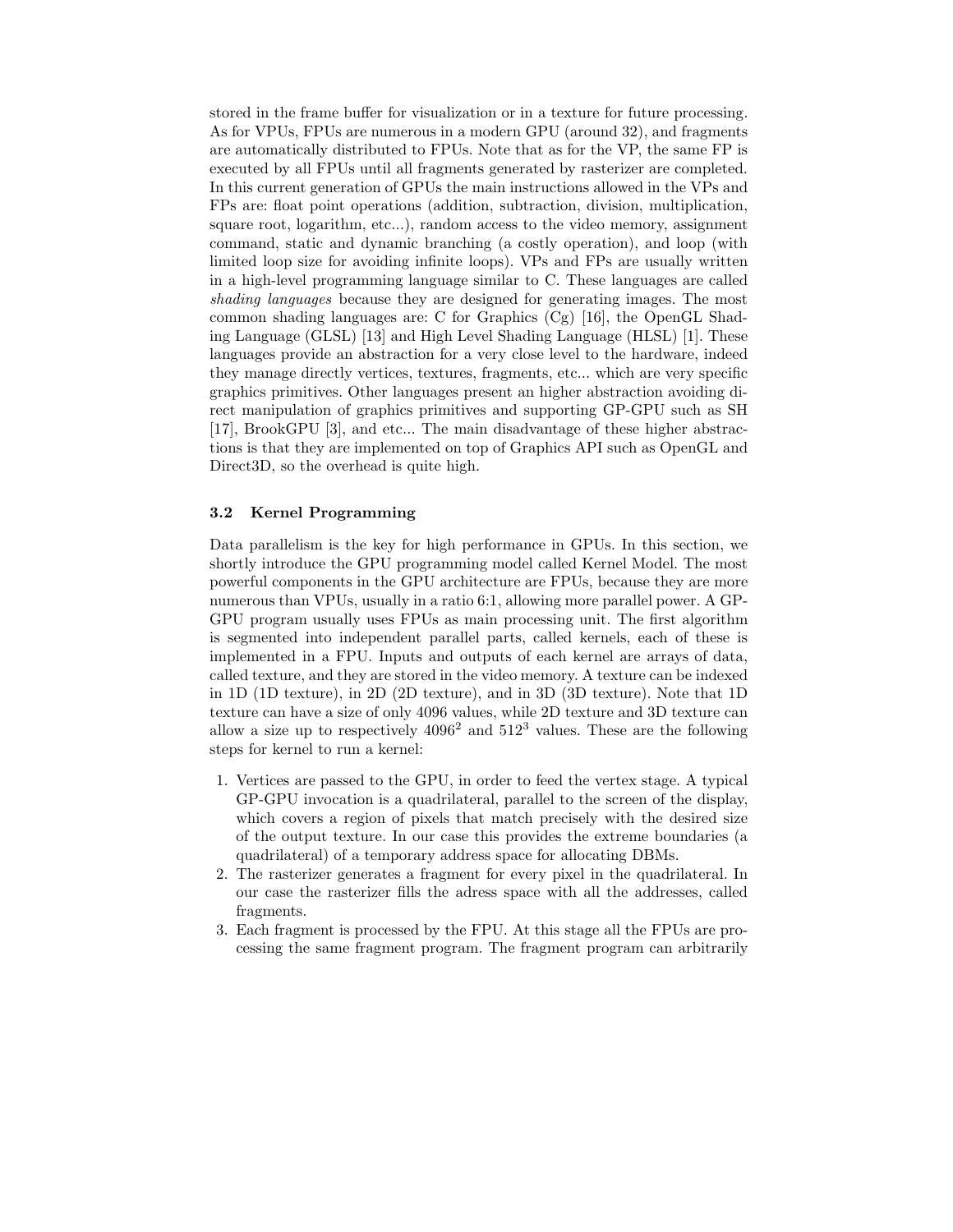

Fig. 4. The fragment program for calculating the maximum in a texture by reduction: IN is the input value of the FP calculated by interpolation from the rasterizer (IN.t0 is the vector that stores the coordinates of the current fragment), texWork is a 2D texture (declared as Sampler2D) in which are stored the values to reduce. The iSize is a constant value set in the FP, and represents the inverse of the size of the texture. tex2D is required to access to a texture in the video memory. Below the control flow of the calculation of maximum value using reduction paradigm. First the CPU sets the counter  $i = 0$ , then it enters in a loop. In the loop CPU transfers the control to GPU which calculates the maximum of every square of four pixels. After the GPU finishes it releases the control to CPU which increments i and it tests  $i > log_2(n)$  where n is the width of the texture. If the guard is true the reduction is completed otherwise the CPU returns in S1.

read from textures in the video memory, but can only write to memory corresponding to the location of the fragment in the frame buffer determined by the rasterizer. The domain of the computation is specified for each input texture by specifying texture coordinates at each of the input vertices of the quadrilateral. In our case, the fragment program computes locally to a single pixel the operations in the octagon domain.

4. The output of the fragment program is a value, that is stored in a texture.

An algorithm needs to reiterate this process as many times as required by the computation. This is called multi-pass.

#### 3.3 Reduction

A constraint of current GPU's generation is that a FPU cannot randomly write the result of its job in the video memory, but only on an address which is chosen by the GPU's rasterizer. This is a problem if we want to compute properties from a texture such as maximum, or minimum value. The solution is a process called Reduction: the kernel program gets as input the value of four neighbor pixels and computes the needed function using these four values. At the end it saves the output in a texture which is reduced by one half. This process is iterated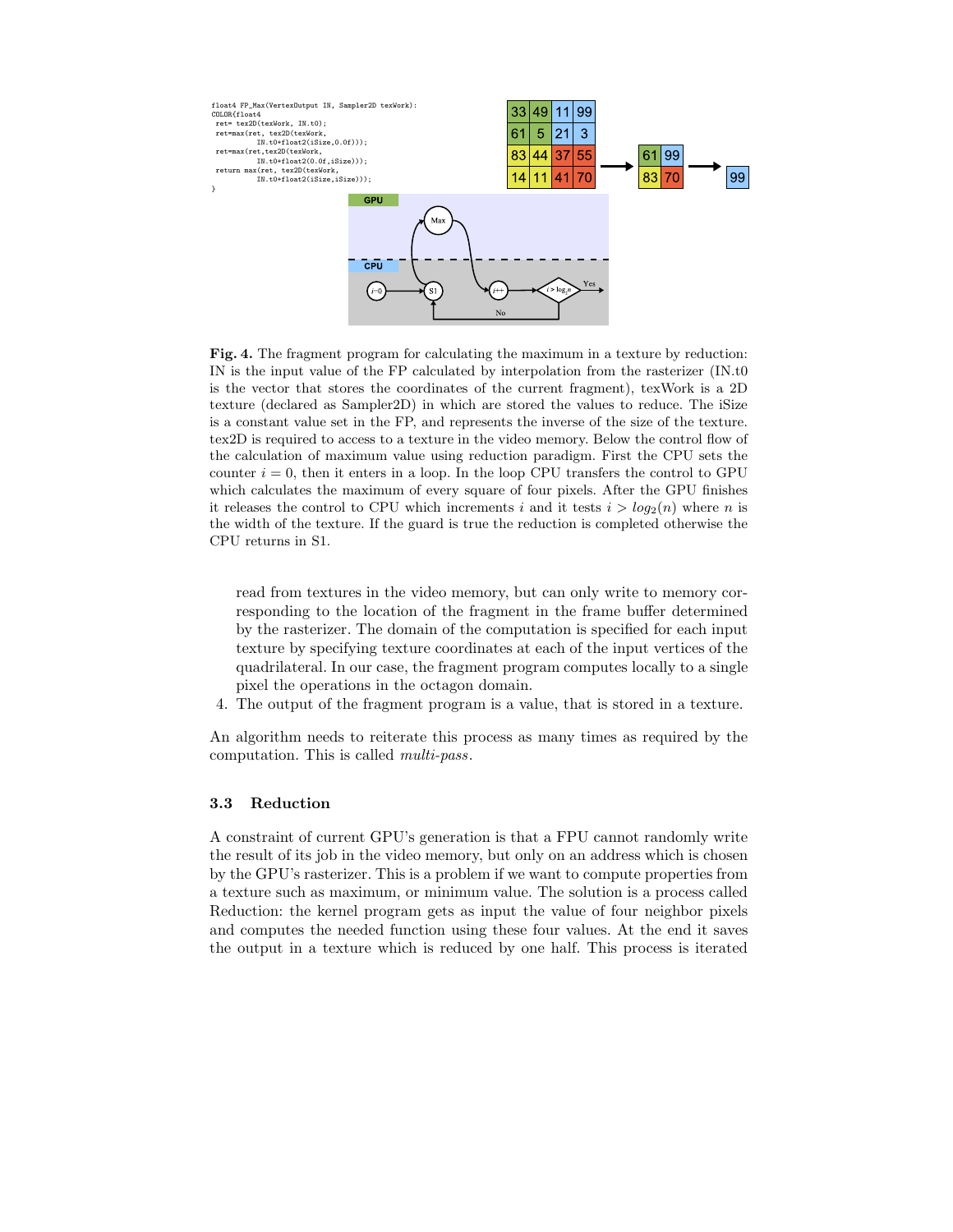until the texture is only one single pixel; see Figure 4 for a visual example of the mechanism of reduction.

### 3.4 Addresses Issues in GPUs

In the current GPUs, integer arithmetic is not supported, only floating point is allowed. This feature will be present only in the upcoming GPU generation, R600 and GeForce Series 8 recently available. In particular when we want to access to a texture we need to use float addresses. The operator  $\cdot^-$  is used in the octagon domain to access to  $v_j^- = -v_j$  the negative variable. This operator is defined as  $i^{-} \equiv i$  xor 1. As we said before the XOR operation cannot be directly performed in the fragment. A solution to this problem is to encode in a single 1D texture, called XORTexture, all the XOR values for an address and save them in float values. Therefore, every time that we need to calculate a xor value of an address, we fetch the XORTexture with the address.

### 3.5 Float Precision Issues

GPUs can use two different types of floating point arithmetics: single precision, close to the 32-bit IEEE-754 standard, and half precision a 16-bit (10bits mantissa, 5bits exponent and 1bit sign). The main advantage of the half precision format is that a GPU performs nearly two times the speed of single precision, however they are not precise enough for numerical application, such as those employed in the octagon domain. We observed some numerical instabilities in the closure operation, therefore we decided to use the single precision format. This format has enough precision so there is no need to implement double precision in emulation using two single precision values (value and residual) [7]. GPUs present some issues with floating point arithmetic, because they do not implement the full IEEE-754 standard [12]. While GPUs can perform precise arithmetic operations (add, subtraction, multiplication, division, and tests) they cannot handle NaN value, and partially  $\pm$ Inf. Also isnan and isinf functions are very dependent by the drivers of the vendors which usually strongly suggest to avoid them in fragment programs. This can be a problem in order to represent  $\mathcal{T}^{\text{cDBM}} = +\infty$  value in the octagon domain, however we simply solved this problem by assigning to  $\mathsf{T^{cDBM}}$  the value 3.4e38, the maximum value representable in the GeForce series 6 and 7 architecture [22].

# 4 Mapping Octagon Abstract Domain on GPU

The Octagon Abstract Domain can be naturally mapped to GPUs because the data structure used to represent octagons, the DBM matrix, can be mapped one to one with a 2D texture of GPU. So there is no need to develop a particular data structure as in [15]. Another advantage is that the operators of the OAD are very simple matrix operators that can be performed by using simple kernel programming. In our implementation we did not use any API for GP-GPU. To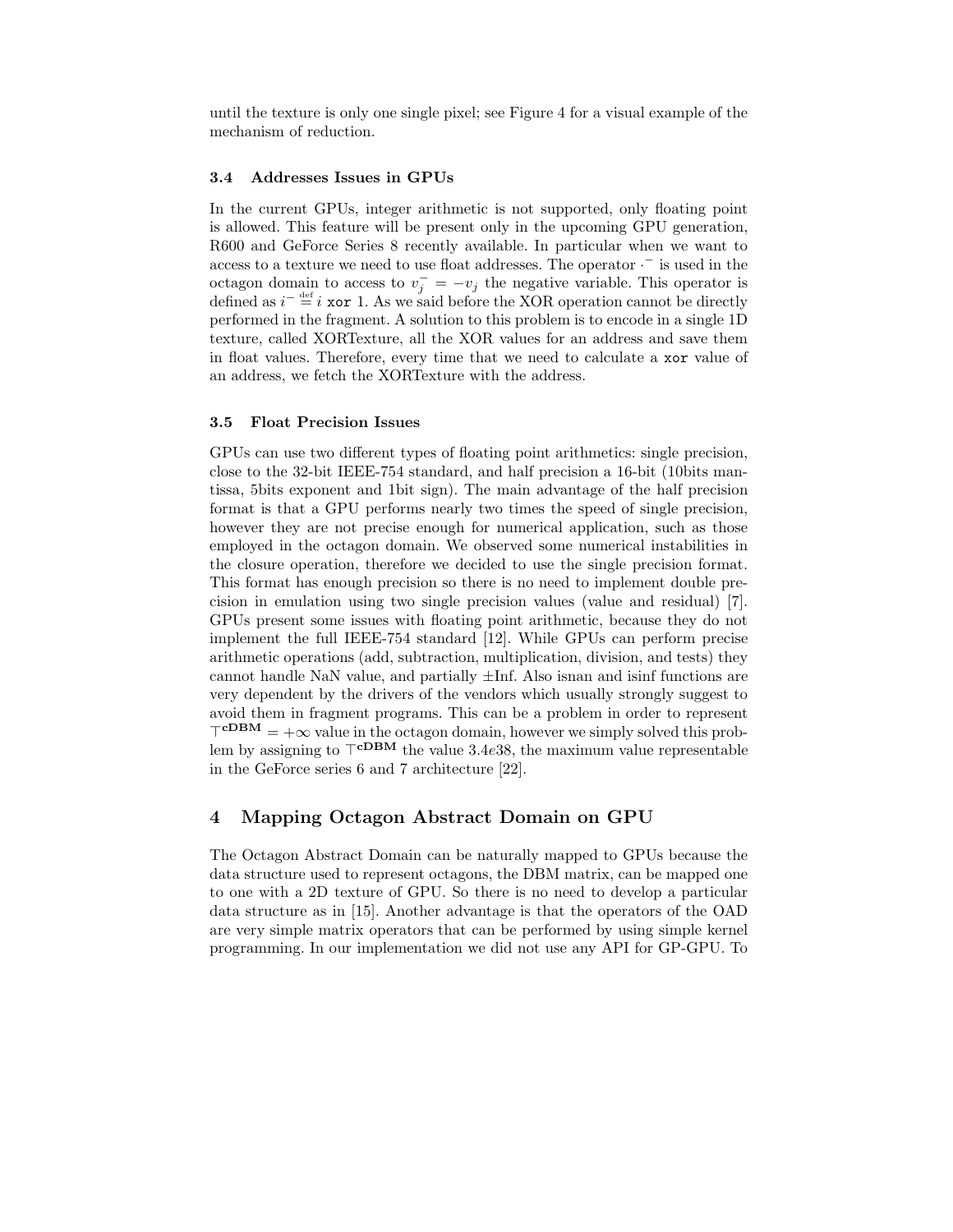avoid overheads, we directly wrote the code by using OpenGL and Cg language for writing fragment programs.

#### 4.1 Closure

In the octagon domain closure represents the normal form for the DBM, which calculates all the constraints (implicit and explicit) between the variables. This operation is defined in [18] by the following algorithm, which is a modified version of the Floyd-Warshall shortest-path algorithm:

$$
\begin{cases} \mathbf{m}_0 \stackrel{\text{def}}{=} \mathbf{m} \\ \mathbf{m}_{k+1} \stackrel{\text{def}}{=} S(C_{2k}(\mathbf{m}_k)) \quad \forall k: 0 \le k \le n \\ (\mathbf{m})^\bullet \stackrel{\text{def}}{=} \mathbf{m}_n \end{cases} \tag{1}
$$

where  **is an empty octagon,**  $C$  **is defined as** 

$$
[C_k(\mathbf{n})]_{ij} \stackrel{\text{def}}{=} \begin{cases} 0 & \text{for } i = j \\ \min(\mathbf{n}_{ij}, (\mathbf{n}_{ik} + \mathbf{n}_{kj}), \\ (\mathbf{n}_{i\bar{k}} + \mathbf{n}_{\bar{k}j}), \\ (\mathbf{n}_{ik} + \mathbf{n}_{k\bar{k}} + \mathbf{n}_{\bar{k}j}), \end{cases} \quad \text{elsewhere} \tag{2}
$$

and S as

$$
[S(\mathbf{n})]_{ij} \stackrel{\text{def}}{=} \min(\mathbf{n}_{ij}, (\mathbf{n}_{i\bar{i}} \mathbf{n}_{\bar{j}j})/2)
$$
(3)

This operation can be implemented on a GPU in the following way. First the



Fig. 5. The Closure control flow: at each cycle the CPU set parameters for the fragment program PS Closure C in S1 (k, and the working texture  $T_0$ ), then the GPU executes PS Closure C saving the result in a texture,  $T_1$ . The CPU gets back the control and at stage S2 sets the parameter for fragment program PS Closure S (the working texture  $T_1$ ), which is then executed by the GPU. Again the CPU gets back the control and increases the variable i. If  $i > n$  (where n is the number of variables in the program) the closure is reached, otherwise the CPU reiterates S1.

texture,  $T_0$ , representing the octagon that we want to close is applied C using FP CLOSURE C in Figure 6, and it is saved in the video memory in another texture,  $T_1$ . Secondly at  $T_1$  is applied S using FP CLOSURE S in Figure 6 and the result is saved in  $T_0$ , see Figure 5 for a visualization of the control flow. This process is iterated  $n$  times, where  $n$  is the number of variables in the program.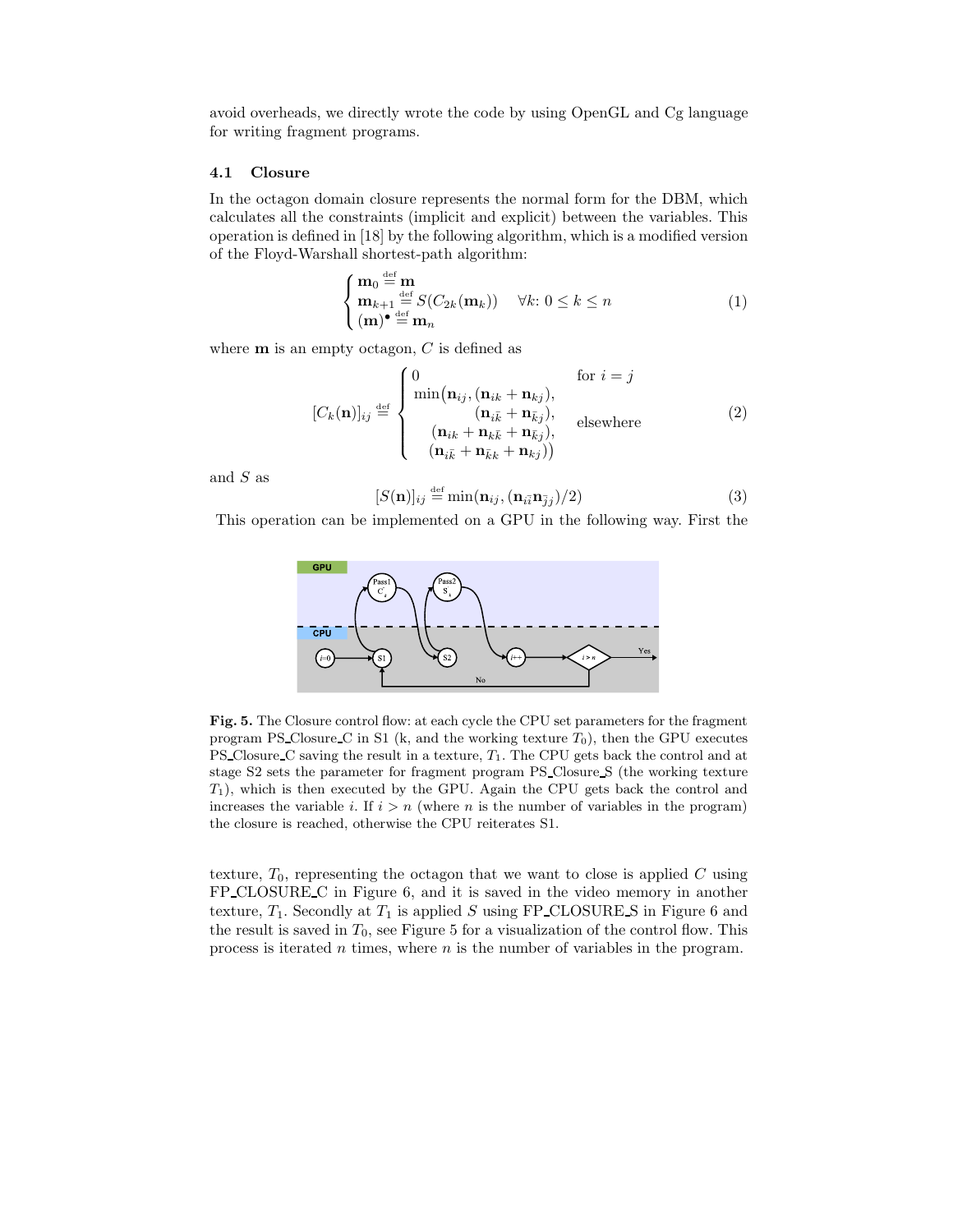

Fig. 6. FP Closure C is the FP that implements the C function: values k and kXOR are constant values set by CPU, kXOR is the xorred value of k. k represents the value  $k$  in Equation 2. FP\_CLOSURE S implements  $S$  (Equation 3).



Fig. 7. GPU and CPU control flow: a) the control flow for the relaxation part of the Bellman-Ford Algorithm. b) the control flow of a simple operation, the CPU leaves the control to the GPU to execute the fragment program for the simple operation.

### 4.2 Emptiness Test

The emptiness test checks if an octagon  $(m)^{\bullet} = \emptyset$ . This happens if only if the graph of (m) • has a cycle with a strictly negative weight [18]. A well known algorithm for detecting negative weight cycle is the Bellman-Ford algorithm. The mapping is realized as follow. Firstly we initialize texDist the distance array, a 1D Texture, using a constant shader which returns infinity (3.4e38). The size of this texture is  $2n$ , where n is the number of variables. Secondly we compute the first part of the algorithm, we iterate  $(2n)^2$  the FP Relax, Figure 8, that relaxes edges, see Figure 7.a for control flow. Finally we call FP Relax Red, Figure 8, to find out if there is negative cycle. This function marks with value 1.0 a negative cycles, otherwise it return 0.0. The result of the test is collected applying a reduction using a Maximum kernel Figure 4.

### 4.3 Simple Operators

There are some operators used in the octagon domain that require only one pass to obtain the result. This means that the fragment program for that operator is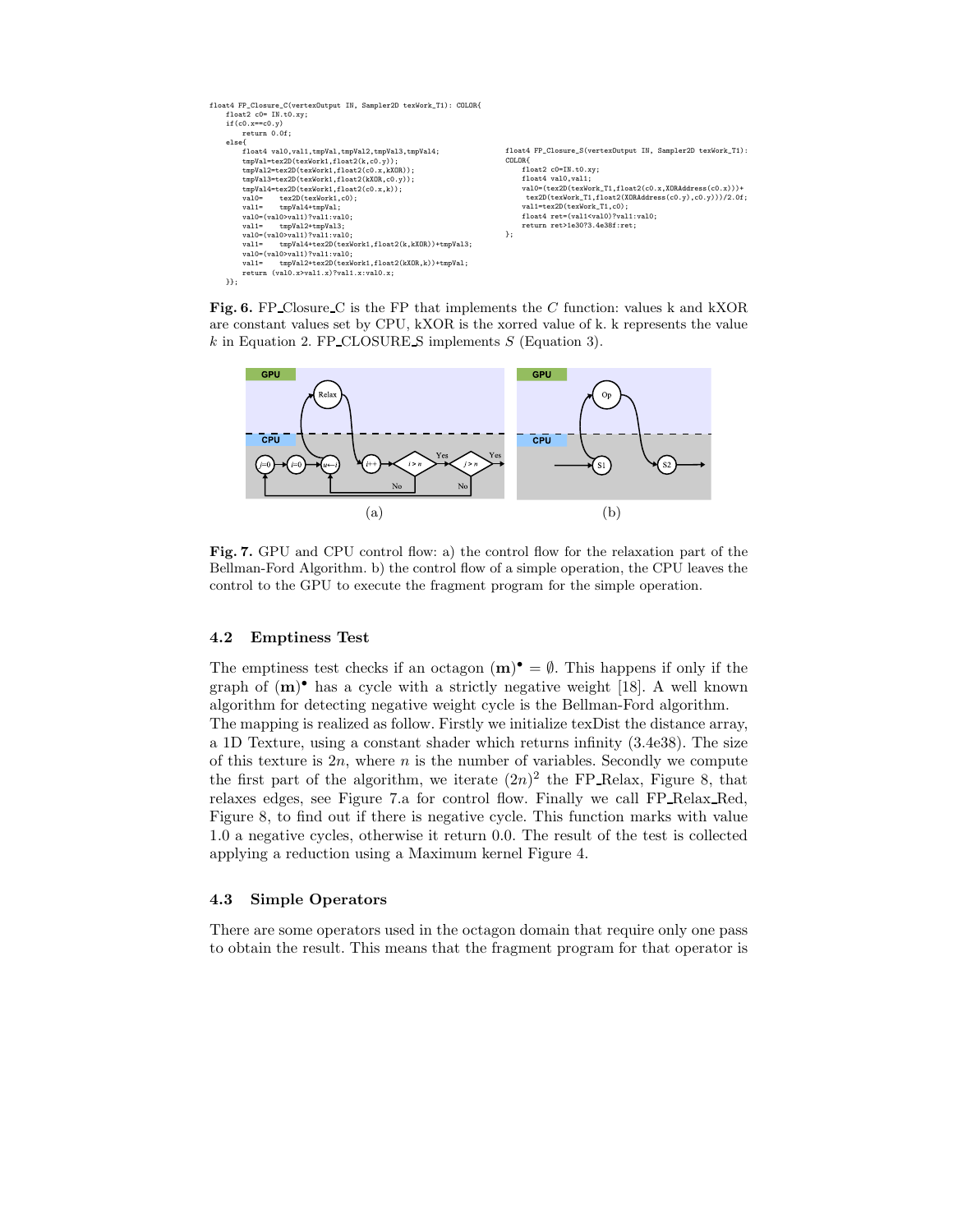```
float4 FP_Relax(vertexOutput IN, float u,
     Sampler1D texDist, Sampler2D texWork1): COLOR{
float4 distU=tex1D(texDist,u);
     float4 distV=tex1D(texDist,IN.t0.y);
     float4 weight=tex2D(texWork1,float2(u,IN.t0.y));
if(weight>=3.4e38)
          return distV;
     else{
       float4 sum=distU+weight;
        return distV>sum?sum:distV;
     }};
                                                                                              float4 FP_Relax_Red(vertexOutput IN,
                                                                                                    Sampler1D texDist, Sampler2D texWork1): COLOR{<br>float4 distU=tex1D(texDist,IN.t0.x);<br>float4 distV=tex1D(texDist,IN.t0.y);
                                                                                                    float4 weight=tex2D(texWork1,IN.t0.xy);
if(weight>=3.4e38)
                                                                                                      return 0.0;
                                                                                                   else.<br>else
                                                                                                      return (distU>=(distV+weight))?1.0:0.0;
                                                                                              };
```
Fig. 8. FP Relax is a FP that implements the relaxation for a row in the adjacency matrix. FP Relax Red is a FP that checks if there is a negative cycle (returns 1.0), the complete check is realized applying a max reduction operation.

called only once, in Figure 7.b the control flow between CPU and GPU is shown for simple operators. These operators are: union, intersection, test guard, and assignment.

Union and Intersection. Union and Intersection between octagons are both used to implement complex guards and to merge the control flow in *if else* and loop commands. These operators are implemented using the upper  $\Box$ <sup>CDBM</sup> and lower  $\sqcap^{\text{cDBM}}$  bound operators [18]:

$$
[\mathbf{m} \sqcap^{\mathbf{cDBM}} \mathbf{n}]_{ij} \stackrel{\text{def}}{=} \min(\mathbf{m}_{ij}, \mathbf{n}_{ij})
$$
(4)

$$
[(\mathbf{m})^{\bullet} \sqcup^{\mathbf{cDBM}} (\mathbf{n})^{\bullet}]_{ij} \stackrel{\text{def}}{=} \max((\mathbf{m})^{\bullet}_{ij}, (\mathbf{n})^{\bullet}_{ij})
$$
(5)

The implementation on GPU is quite effortless, it is only required to write in the fragment program Equation 4 and Equation 5, as it is shown in Figure 7. Note that when we calculate the union operator we need to apply the closure to m and n.

Test Guard Operator. The test guard operator model how to analyze guards in programs. The main guard tests, that can be modeled in the octagon domain, are:  $v_k + v_l \leq c$ ,  $v_k - v_l \leq c$ ,  $-v_k - v_l \leq c$ ,  $v_k + v_l = c$ ,  $v_k \leq c$ , and  $v_k \geq c$ . All these various tests can be similarly modeled by using the first test, as proved in [18]. So we will illustrate the implementation for  $v_k + v_l \leq c$  the others are similar. The octagon operator for this is defined as:

$$
[\mathbf{m}_{(v_k+v_l\leq c)}]_{ij} \stackrel{\text{def}}{=} \begin{cases} \min(\mathbf{m}_{ij}, c) & \text{if } (j, i) \in \{ (2k, 2l+1); (2l, 2k+1) \} \\ \mathbf{m}_{ij} & \text{elsewhere} \end{cases} \tag{6}
$$

In this case, as for Union and Intersection operators, we need only to write a simple fragment program that implements Equation 6. However in order to save very costly if-else commands, for checking if  $(j, i) \in \{(2k, 2l + 1); (2l, 2k + 1)\},\$ we can solve this calculating the dot product between the difference vector of  $\{(2k, 2l + 1), (2l, 2k + 1)\}\$ and  $(j, i)$ . This operation could be heavy, but dot product is an hardware built-in function and it performs faster than executing if-else commands on a GPU [22], see Figure 7 for the fragment program on GPU for this operator.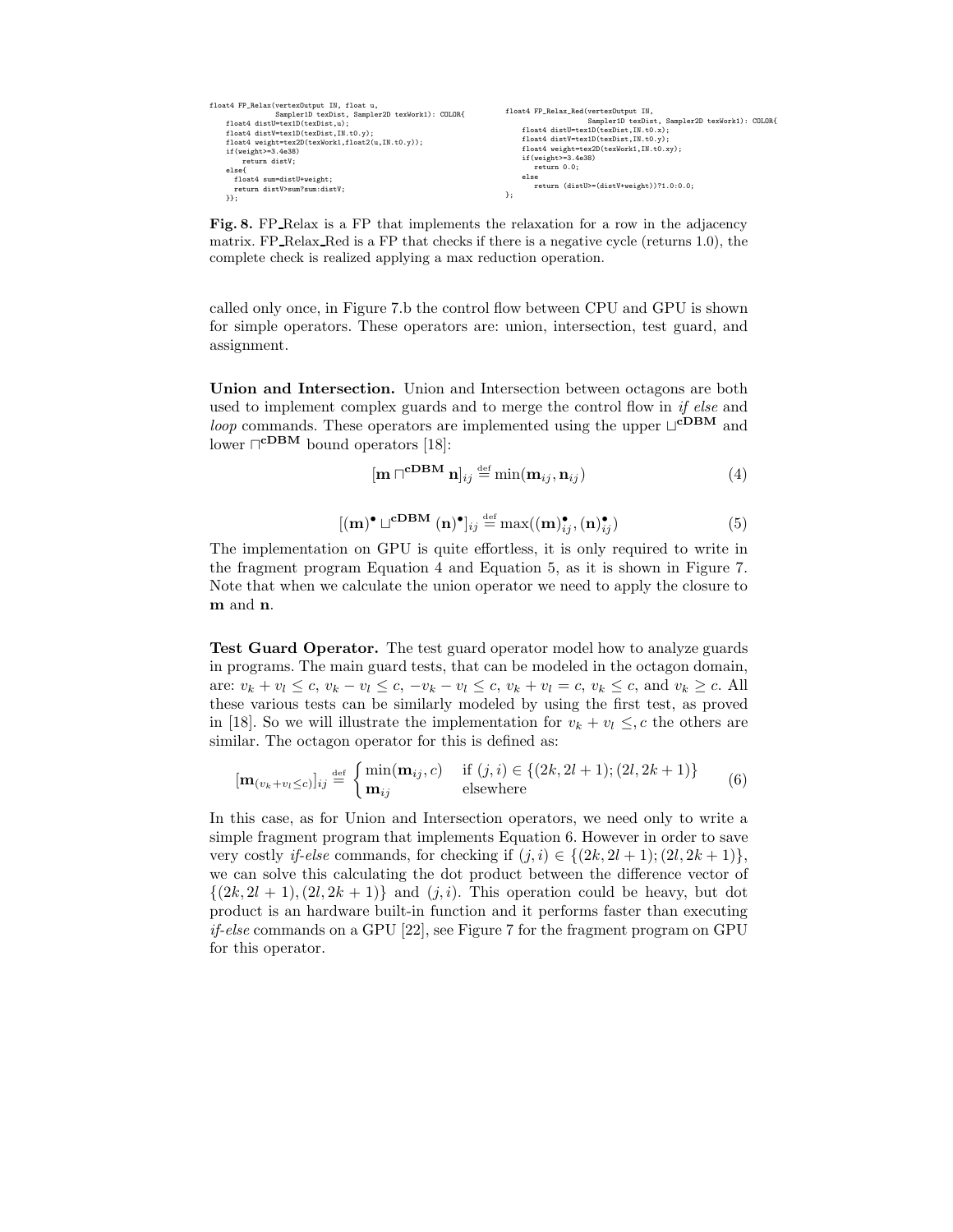Assignment Operators. The assignment operators model how to analyze assignments in programs. The main assignments, that can be modeled in the octagon domain, are:  $v_k \leftarrow v_k + c$ ,  $v_k \leftarrow v_l + c$  and  $v_k \leftarrow e$  where e is a generic expression. As for the test guards operators we will show the implementation on the GPU for the first assignment, the others are similar. Firstly we define the assignment operator for  $v_k \leftarrow v_k + c$ :

$$
[\mathbf{m}_{(v_k \leftarrow v_k + c)}]_{ij} \stackrel{\text{def}}{=} \mathbf{m}_{ij} + (\alpha_{ij} + \beta_{ij})c \tag{7}
$$

with

$$
\alpha_{ij} \stackrel{\text{def}}{=} \begin{cases} 1 & \text{if } j = 2k \\ -1 & \text{if } j = (2k+1) \\ 0 & \text{elsewhere} \end{cases} \qquad \beta_{ij} \stackrel{\text{def}}{=} \begin{cases} -1 & \text{if } i = 2k \\ 1 & \text{if } i = (2k+1) \\ 0 & \text{elsewhere} \end{cases} \qquad (8)
$$

Again as in the case of the Union or Intersection operators we need only to write Equation 7 in the fragment program, as it is shown in Figure 9.

```
float4 FP_ASSIGN1(vertexOutput IN, Sampler2D texWork1, float c,
                         float k2, float k2add1): COLOR{
float4 val=tex2D(texWork_T1,IN.t0);
float alpha,beta;
if(IN.t0.y==k2)
alpha= 1.0f;
else
alpha= (IN.t0.y==k2add1)?-1.0f:0.0f;
if(IN.t0.x==k2)
beta=-1.0f;
else
beta= (IN.t0.x==k2add1)?1.0f:0.0f;
return val+(beta+alfa)*c;};
                                                                                       float4 FP_TEST_GUARD1(vertexOutput IN, Sampler2D texWork1,
                                                                                              float c, float2 coord1, float coord2): COLOR{
                                                                                       float4 val=tex2D(texWork T1, IN.t0);
                                                                                        float2 diff;
float ret;
diff=IN.t0.yx-coord1;
                                                                                        if(dot(diff,diff)==0.0f)
return min(val,c):val;
                                                                                       diff=IN.t0.yx-coord2;
                                                                                       return (dot(diff,diff)==0.0f)?min(val,c):val;};
```
**Fig. 9.** The fragment program for the assignment  $v_k \leftarrow v_k+c$  and test guard  $v_k+v_l \leq c$ .

### 4.4 Widening

Widening is an operator that is used to speed-up the convergence in abstract interpretation [4] returning an upper approximation of the least fixpoint  $\bigvee_{i\in\mathbb{N}}F^i(\mathbf{m})$ greater than  **of an operator (predicate transformer)**  $F$ **:** 

$$
[\mathbf{m} \nabla \mathbf{n}]_{ij} \stackrel{\text{def}}{=} \begin{cases} \mathbf{m}_{ij} & \text{if } \mathbf{n}_{ij} \le \mathbf{m}_{ij} \\ +\infty & \text{elsewhere} \end{cases}
$$
(9)

As it can be seen from Equation 9, the widening operator can be easily realized as a simple operator, indeed the fragment is very simple, see Figure 11. When we analyze a loop such as:

$$
[l_i \text{ while } g \text{ do } l_j...l_k \text{ done } l_{k+1}]
$$

where  $l_i$  is a pointer to a program location we need to solve  $\mathbf{m}_j = (\mathbf{m}_i \sqcup^{\text{cDBM}})$  $(\mathbf{m}_k)_g$ , this is done iteratively. Starting from  $\mathbf{m}_i$ , the octagon for location  $l_i$ ,  $\mathbf{m}_k$ can be deduced from any  $\mathbf{m}_j$  using propagation. We compute the sequence  $\mathbf{m}_j$ :

$$
\begin{cases} \mathbf{m}_{j,0} = (\mathbf{m}_i)_{(g)} \\ \mathbf{m}_{j,n+1} = \mathbf{m}_{j,n} \nabla((\mathbf{m}_i)_{(g)}^{\bullet}) \end{cases}
$$
 (10)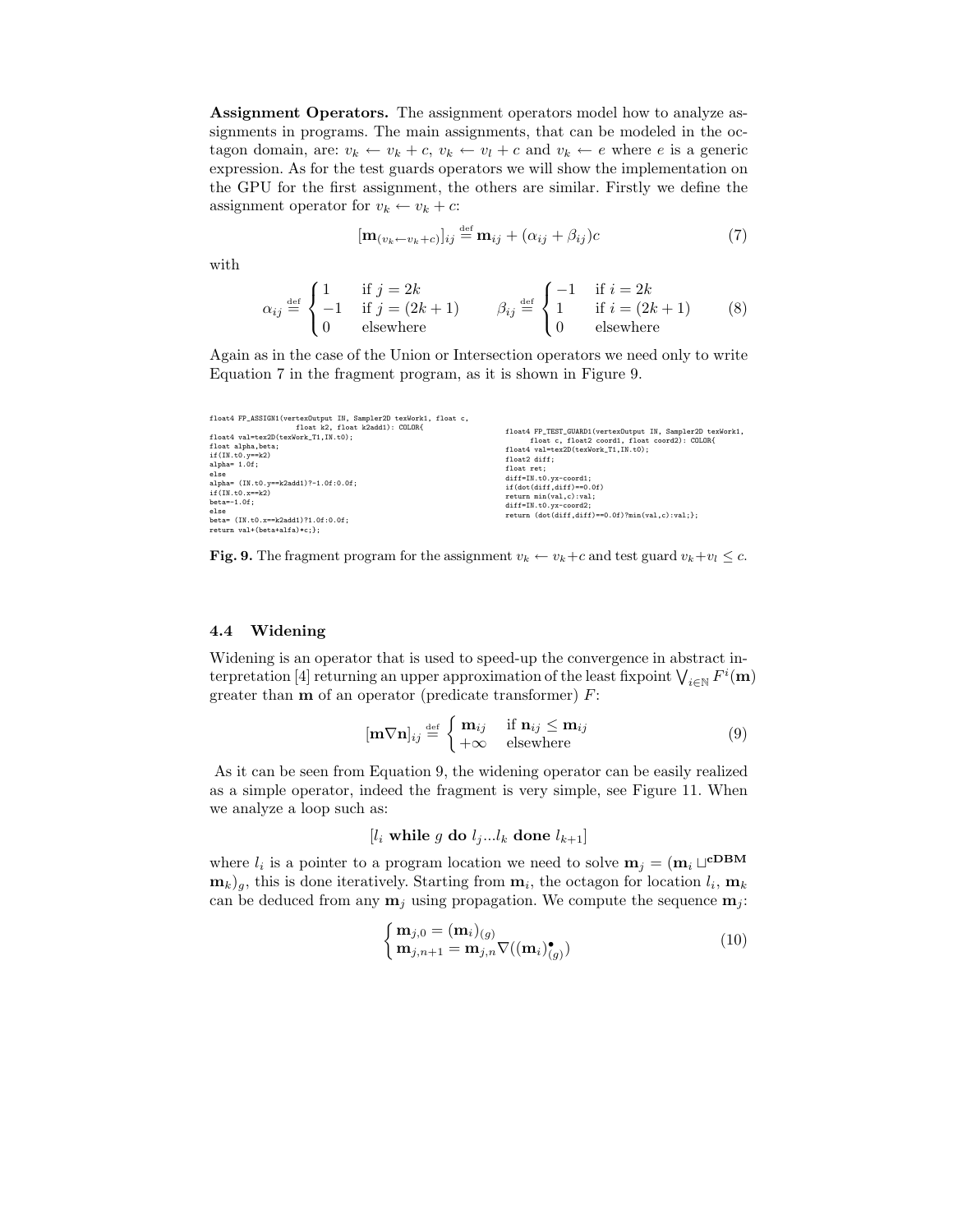

Fig. 10. The widening control flow: when we need to analyze a loop we proceed iteratively to the calculation of the fix point for that loop, this process needs to analyze commands in the loop, Loop Commands box in the flow, then we calculate the widening between  $\mathbf{m}_{j,n}$  and  $(\overrightarrow{(\mathbf{m}_i)}_{(g)}^{\bullet})$ . After that we check if  $\mathbf{m}_{j,n}$  and  $\mathbf{m}_{j,n+1}$  represent the same octagon. This achieved calculating the maximum of the difference of them using the reduction paradigm performed in the Reduction with Maximum box. If the maximum is lower than e a small positive value they are the same octagon.

and finally  $m_{k+1}$  is set equal to  $((m_i)_{-g}^{\bullet})\sqcup^{\text{cDBM}}((m_k)_{-g}^{\bullet})$ . The calculation of the whole widening process on GPU for analyzing loops is performed in the following way: we enter in the loop and we analyze each command in the loop. After that we calculate the widening on GPU using Figure 11 between  $\mathbf{m}_{j,n}$  and  $((\mathbf{m}_i)_{(g)}^{\bullet}).$ Finally we check if we have reached a fix point, this is realized by comparing  $\mathbf{m}_{j,n+1}$ , widening result, with  $\mathbf{m}_{j,n}$ . If it is the same octagon we reached the fix point, otherwise we need to reiterate the process. This comparison on GPU is achieved calculating the difference,  $D_0$  between the result of the widening and the previous result. At this point we calculate the maximum value of  $D_0$ using reduction paradigm, if the maximum is lower then a certain threshold  $e$ (a small value greater than zero) the two octagons are the same otherwise they are different, all these operations can be seen summarized in Figure 10.

| float4 FP_Widening(vertexOutput IN, Sampler2D texWork1): COLOR{<br>float4 r1=tex2D(texWork1, IN.t0);<br>float4 r2=tex2D(texWork2, IN.t0); | float4 FP_Top(vertexOutput IN): COLOR{<br>return (IN.t0.x == IN.t0.v)?3.4e38f:0.0f: }: |
|-------------------------------------------------------------------------------------------------------------------------------------------|----------------------------------------------------------------------------------------|
| return r2 <r1?r1:3.4e38:< td=""><td>float4 FP_Bottom(vertexOutput IN): COLOR{</td></r1?r1:3.4e38:<>                                       | float4 FP_Bottom(vertexOutput IN): COLOR{                                              |
| $\cdot$                                                                                                                                   | $return 0.0f:}.$                                                                       |

Fig. 11. The widening operator and the basic octagons  $\top^{\text{cDBM}}$  and  $\bot^{\text{cDBM}}$ .

### 4.5 Packing Data in RGBA Colors

Current GPUs can handle  $4096 \times 4096$  2D texture size, so the maximum number of variables is 4096. However we can allow 8192 variables using pixel packing. A pixel is generally composed by four components: red, blue, green and alpha. So we can easily use these channels to allow bigger matrices, this means we treat red, green, blue, and alfa as four neighbor values in the octagon, see Figure 4.5. One advantage of RGBA packing is that we do not have to modify our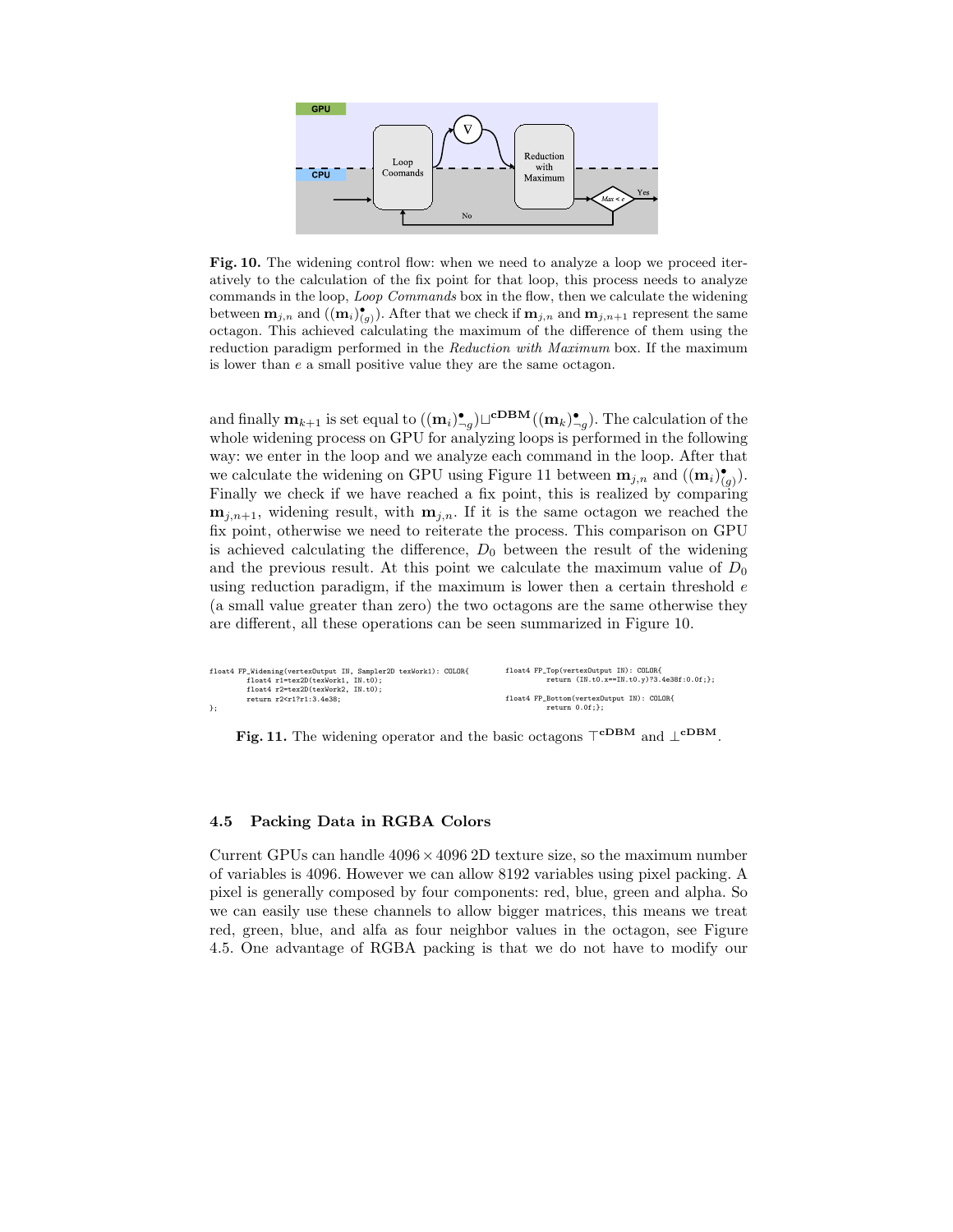

Fig. 12. The RGBA Packing: four neighbor values are packed in a single pixel using red, green, blue and alfa channels.

fragment programs, since GPU performs vector float point arithmetic operators, assignments, and the ternary operator (test?cond1:cond2). Also we do not use the values of a octagon in the dynamic branching (if-else), therefore we do not have to extend the branching for each components. Another common technique is to flatten 3D textures, this means to access to a  $(i, j, k)$  memory location using a  $(i, j)$  address. However representing octagon bigger than  $8192 \times 8192$  using 3D texture implies to use more than 64MB of video memory for each, so we can keep on the GPU system only few octagons.

# 4.6 Static Analyzer

We designed a (naive) static analyzer as presented in [6, 18], in which the control flow is performed by the CPU but simple operators (union, intersection, assignments, guard checks), closure, widening, and fix point check are performed on GPU. When the interpreter starts to analyze a program, first it sets  $\mathbf{m} = \top^{\text{cDBM}}$ the octagon associated with the first program point, by using the simple fragment program in Figure 11. Then it interprets programs naively by applying octagon operators for the various commands and combinations of them:

- $[i, v_i \leftarrow e l_j]$ : we used the assignment operators;
- $\left[ l_i \text{ if } g \text{ then } l_j \dots \text{ else } l_k \dots \text{ end if } l_p \right]$ : for the branch  $l_j$  we apply the guard operator g to the octagon  $\mathbf{m}_i$ ) (representing point  $l_i$ ), while for the branch  $l_i$ we apply the guard operator  $\neg g$  to the octagon  $m_i$ ). When the flow control merges at point  $l_p$  we use the union operator:

$$
\mathbf{m}_p = ((\mathbf{m}_j)^{\bullet}) \sqcup^{\mathbf{cDBM}} ((\mathbf{m}_k)^{\bullet})
$$
\n(11)

 $-$  [ $l_i$  while g do  $l_j...l_k$  done  $l_{k+1}$ ]: we used the widening operator as presented in Section 4.4 for approximating the fixpoint.

# 5 Results

We implemented our abstract interpreter in  $C_{++}$ , by using OpenGL [20], a successful API for computer graphics that allows GPU programming, and Cg language for GPU programming. For results we used a machine equipped with an Intel Pentium 4 D 3.2 Ghz processor, 2GB of main memory, and a GeForce 7950-GTX with 512MB of video memory. We compared the results of our interpreter with a single threaded CPU interpreter. In our experiments, with randomly generated octagons, we timed single operators such as reduction, closure,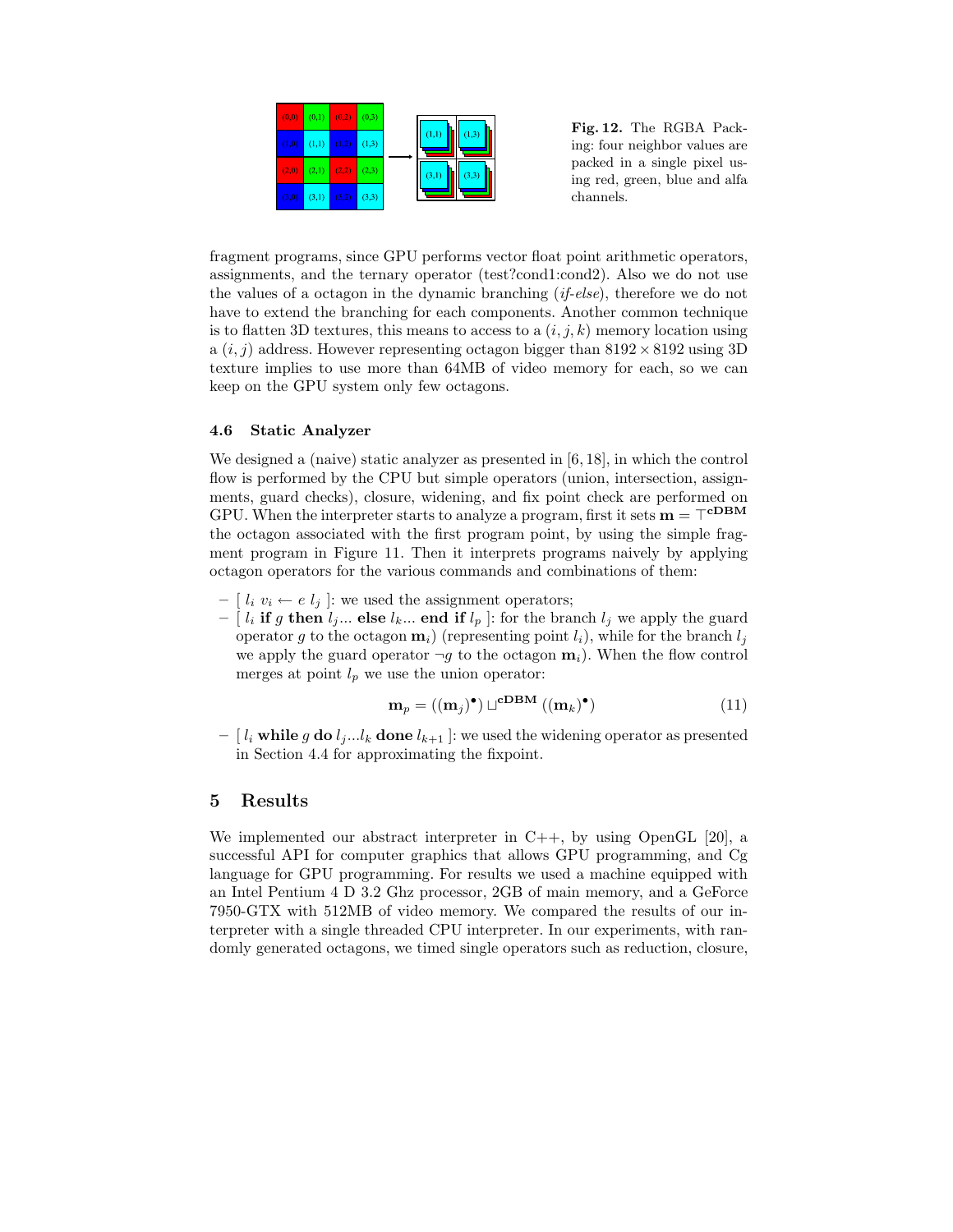intersection, union, assignment, test guard, widening, and emptiness test. The results for these operators by using a single GPU, compared with a CPU, are presented in Figure 13. For each operators we reached the following speed-ups,



Fig. 13. Timing comparison between CPU and GPU for the octagon domain operators. We displayed timing in logarithmic scale of the time expressed in milliseconds: a) reduction operator (for checking fix point). b) closure operator. c) union (similar for intersection and widening). d) assignment. e) test guard. f) emptiness test.

that can be derived from Figure 13:

1. Reduction Operator: while the computational complexity for the CPU implementation is  $\mathcal{O}(n^2)$ , the one for GPU is  $\mathcal{O}(\frac{n^2}{n})$  $\frac{n^2}{p} \log n^2$ , where *n* is the number of variables in an octagon and  $p$  is the number of FPUs. However its computational constant is lower than the one for CPU, so the speed-up is reasonable, achieving 9.98 times in average.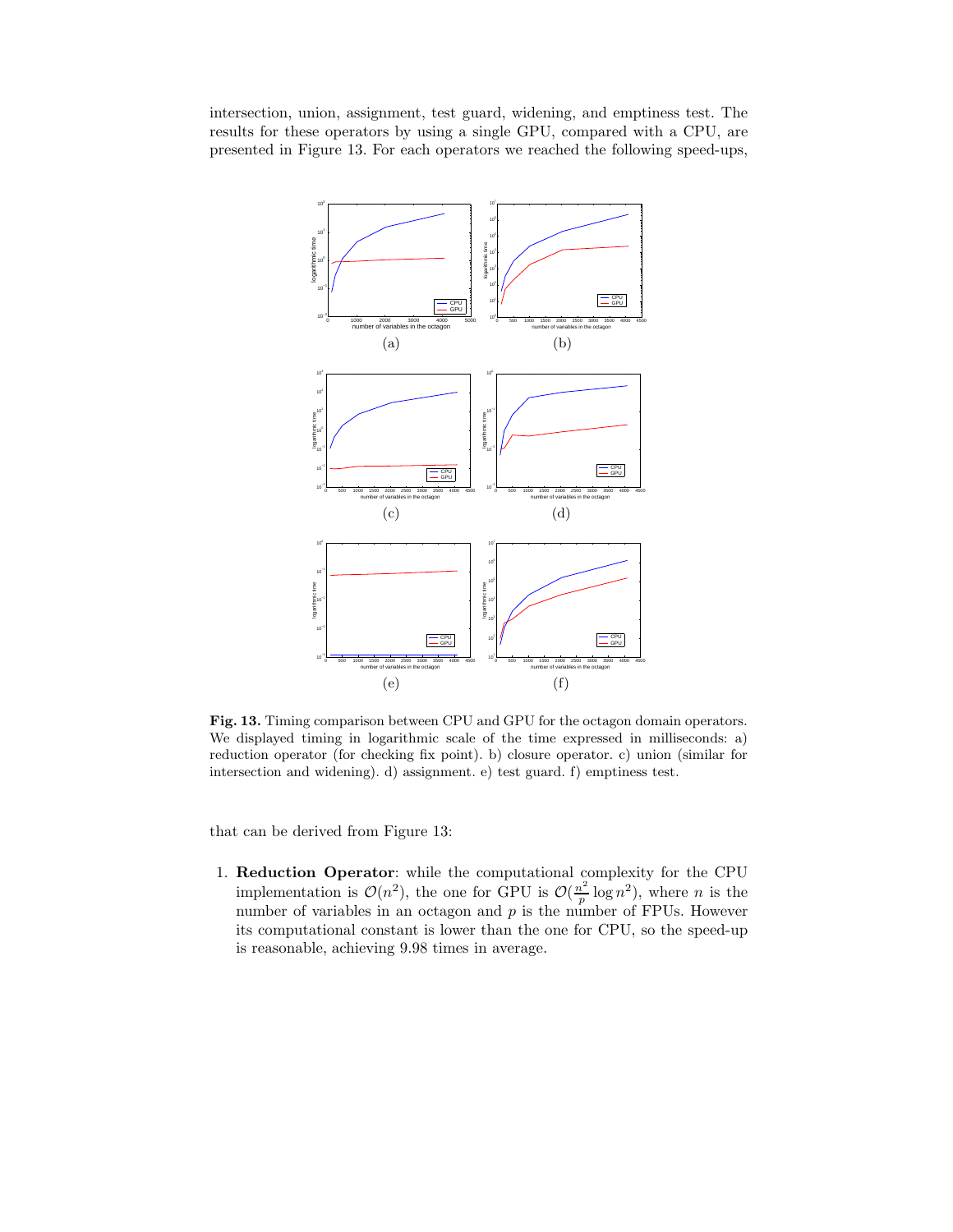- 2. Closure Operator: the computational complexity is the same for both implementations, GPU and CPU,  $\mathcal{O}(n^3)$ . We achieved a 24.13 times speedup in average.
- 3. Emptiness Test: the computational complexity is the same for both implementations, GPU and CPU,  $\mathcal{O}(n^3)$ . We achieved a 4.0 times speed-up in average. Note that the speed-up is lower than the one for the Closure Operator because we need to perform a test (FP Relax Red) and a reduction operation.
- 4. Union Operator: the computational complexity is the same for both implementations, GPU and CPU,  $\mathcal{O}(n^2)$ . We achieved a 160.5 times speed-up in average.
- 5. Assignment Operator: while the computational complexity of this operator for the CPU implementation is  $\mathcal{O}(n)$  (we need to modify only two columns), the one for GPU is  $\mathcal{O}(n^2)$ . This is caused by SIMD nature of GPUs that needs to work on all values of a texture and not only a portion of it. For this operator we reached a lower speed-up than other operators, 6.47 times in average.
- 6. Test Guard Operator: this represents the worst operator in our implementation test. Since for the CPU implementation we need to modify only a constant number of values in the octagon, its computational complexity is  $\mathcal{O}(1)$ . However on GPUs we cannot modify only few values in a texture, but all values, so the complexity is  $\mathcal{O}(n)$ . In this case the CPU performs better than GPU with a 175.43 times speed-up in average. However it is faster to perform this operator on GPU than a computation on CPU followed by a transfer to GPU. This is because we need to transfer a big amount of data through the bus, which is typically a bottleneck in the architecture (see Figure 2).
- 7. Widening Operator: as in the case of Union Operator, the computational complexity for both implementations is  $\mathcal{O}(n^2)$ . We achieved a 114.7705 times speed-up in average.

| Number of variables Reduction |          | Closure  | Union    |           |           |          | Assignment Test guard Widening Emptiness Test |
|-------------------------------|----------|----------|----------|-----------|-----------|----------|-----------------------------------------------|
| CPI                           |          |          |          |           |           |          |                                               |
| 128                           | 0.072928 | 40.42    | 0.095516 | 0.0069554 | 0.0001233 | 0.10912  | 43.73                                         |
| 256                           | 0.29318  | 348.79   | 0.36542  | 0.030791  | 0.0002158 | 0.43517  | 342.10                                        |
| 512                           | 1.1579   | 2949.90  | 1.5013   | 0.081164  | 0.0002226 | 1.7894   | 2716.42                                       |
| 1024                          | 4.618    | 2.4863e4 | 6.8319   | 0.22949   | 0.001927  | 7.3287   | 1.9501e4                                      |
| 2048                          | 15.491   | 1.9902e5 | 24.402   | 0.31771   | 0.0001477 | 28.997   | 1.5683e5                                      |
| 4096                          | 46.444   | 2.172e6  | 73.212   | 0.47234   | 0.0001477 | 103.17   | 1.2546e6                                      |
| GPU                           |          |          |          |           |           |          |                                               |
| 128                           | 0.77948  | 6.4472   | 0.08497  | 0.010033  | 0.073362  | 0.099478 | 95.947                                        |
| 256                           | 0.88522  | 58.346   | 0.097702 | 0.010693  | 0.076067  | 0.093238 | 632.03                                        |
| 512                           | 0.89636  | 206.1    | 0.104    | 0.02383   | 0.0782    | 0.10923  | 1019.10                                       |
| 1024                          | 0.93726  | 1804     | 0.1093   | 0.022384  | 0.080448  | 0.1288   | 4880.9                                        |
| 2048                          | 1.0562   | 1.4470e4 | 0.11889  | 0.0289    | 0.086864  | 0.13345  | 1.9912e4                                      |
| 4096                          | 1.2043   | 2.3951e4 | 0.18231  | 0.044535  | 0.10735   | 0.15447  | 1.4934e5                                      |

From the Table above the results of our implementation on CPU and GPU, the timing is expressed in second for 20 runs for each operator. As can we see, we obtain a sensible speed-up for simple operators (intersection, union, assignment, test guard, widening, emptiness test) and a speed-up around 24 times for closure operator. The bottleneck in our system is given by the test guard operator (Figure 13.e), indeed an optimized CPU implementation of this operator takes only  $\mathcal{O}(1)$ .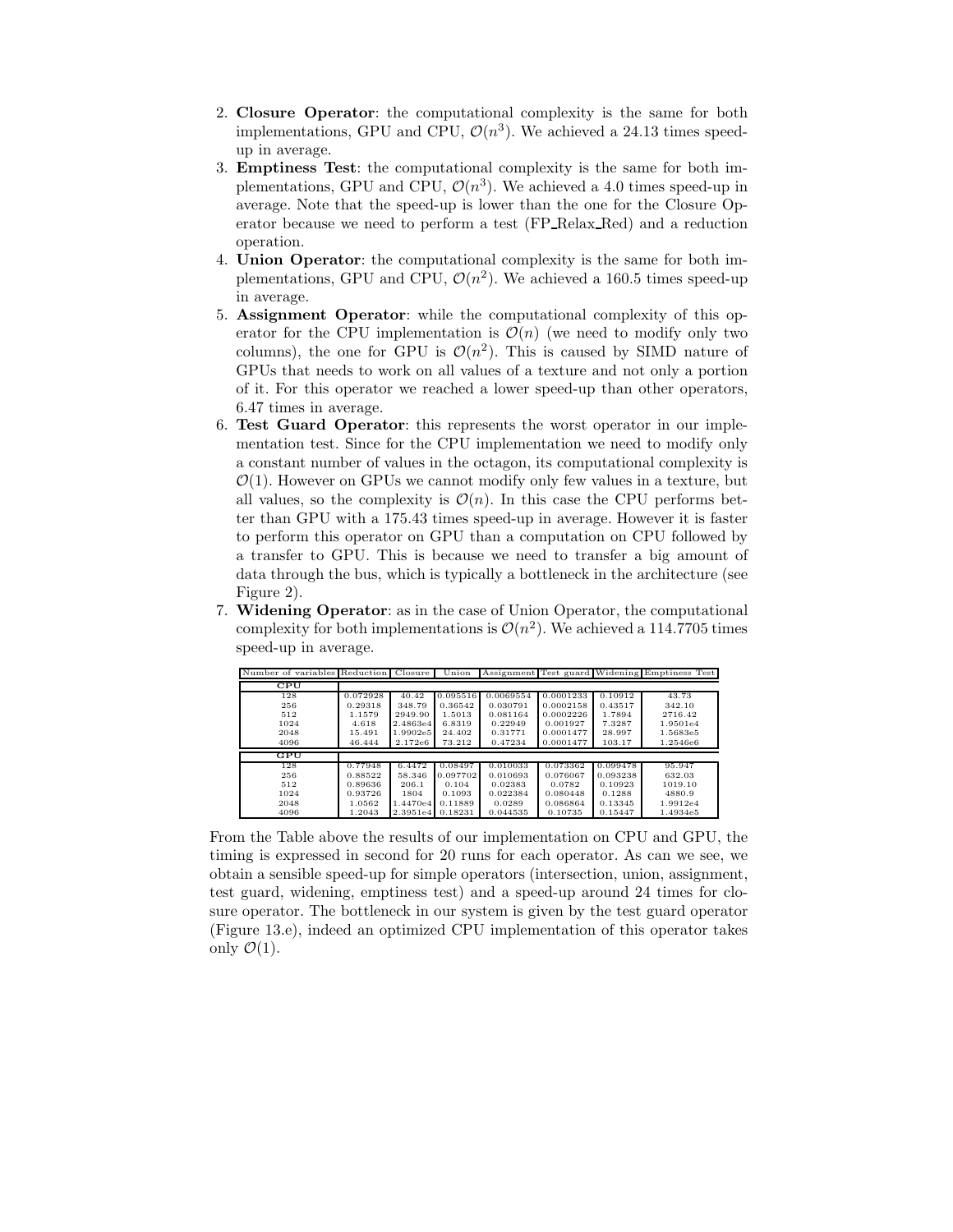# 6 Conclusion and Future Work

We presented a new implementation of Abstract Octagon Domain on GPU, improving efficiency in time. Another advantage of our implementation is that it is fully compatible with old GPUs (3-4 years models) and not only new models. Computational complexity of the algorithm is kept the same, with exception of the operation for checking if the fix point has been reached during the analysis of loops. While the complexity of this operation on CPU is  $\mathcal{O}(n^2)$  where n is the number of variables, it is  $\mathcal{O}(\frac{n^2}{n})$  $\frac{p^2}{p}$  log  $n^2$ ), where p is the number of FPUs, due to the overhead in the reduction phase. The main limits of our current implementation are: the test guard operator which is linear in the number of variables and the size of a DBM, which is  $8192 \times 8192$ , meaning that we can model octagons with 4096 variables using the RGBA packing technique. In future work we would like to extend the size of octagons using hierarchical techniques as presented in [15]. In these techniques, a larger texture is sliced in subtextures which are addressed using a page texture. A page texture presents as values pointers to access to the desired subtexture. We are also interested in upgrading our implementation with upcoming Graphics Hardware. One of the main advantages of the new generation is the ability to randomly write the results of a fragment program in the video memory. Therefore there will be no more need to perform reduction to check when to stop in the widening operator or for the emptiness test, improving the complexity and performance for these operators, which represents our main bottleneck. Another advantage would be the suppression of XORAddress function, since new GPUs present integer arithmetic, saving memory and GPU performance. The new generation presents a better floating point implementation (very close to IEEE754 standard, with still some issues for handling specials) that could improve our implementation. This improved precision does not solve the unsound problems, that can be solved using interval linear forms [19]. In future work we would like to map efficiently interval linear forms on GPU.

# References

- 1. D. Blythe. The direct3d 10 system. In SIGGRAPH '06: ACM SIGGRAPH 2006 Papers, pages 724–734, New York, NY, USA, 2006. ACM Press.
- 2. J. Bolz, I. Farmer, E. Grinspun, and P. Schröoder. Sparse matrix solvers on the gpu: conjugate gradients and multigrid. ACM Trans. Graph., 22(3):917–924, 2003.
- 3. I. Buck, T. Foley, D. Horn, J. Sugerman, K. Fatahalian, M. Houston, and P. Hanrahan. Brook for gpus: stream computing on graphics hardware. ACM Trans. Graph., 23(3):777–786, 2004.
- 4. P. Cousot and R. Cousot. Abstract interpretation: a unified lattice model for static analysis of programs by construction or approximation of fixpoints. In Conference Record of the Fourth Annual ACM SIGPLAN-SIGACT Symposium on Principles of Programming Languages, pages 238–252, Los Angeles, California, 1977. ACM Press, New York, NY.
- 5. P. Cousot, R. Cousot, J. Feret, L. Mauborgne, A. Miné, D. Monniaux, and X. Rival. The ASTREE analyzer. In  $ESOP'05$ , volume 3444 of LNCS, pages 21–30. Springer, April 2005.